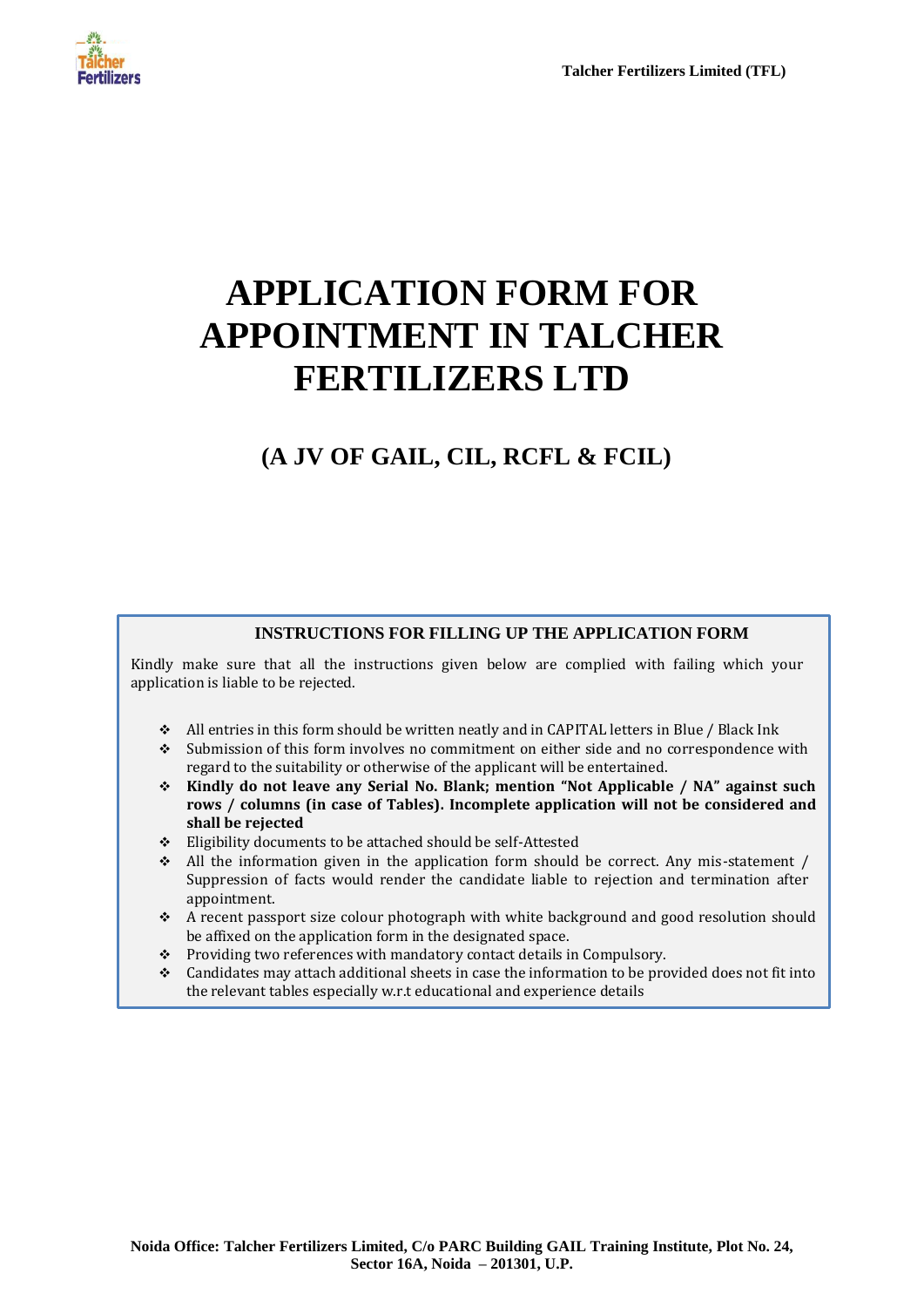

٦

| Advertisement No:<br>Name of the post:<br>Pay Scale: Rs.<br><u> 2000 - Jan James James James James James James James James James James James James James James James James J</u>                        | Paste recent passport<br>size photograph and<br>sign across |
|---------------------------------------------------------------------------------------------------------------------------------------------------------------------------------------------------------|-------------------------------------------------------------|
| <b>Application Fee Details:</b><br>$\mathbf{i}$ .<br>ii.<br>Amount<br><u> 1986 - Jan Barbara, martin a shekara 1986 - 1987 - 1988 - 1989 - 1989 - 1989 - 1989 - 1989 - 1989 - 1989 - 1</u><br>iii.      |                                                             |
| GENERAL EWS OBC-NCL SC ST (Tick whichever<br>(i) Category:<br>1.<br>Applicable)<br>(ii) If SC/ST/OBC-NCL, then mention the Community Name as provided in Caste Certificate:                             |                                                             |
| (iii) In case of Persons with Benchmark Disabilities (PwBD), mention                                                                                                                                    |                                                             |
|                                                                                                                                                                                                         |                                                             |
|                                                                                                                                                                                                         |                                                             |
| $(iv)$ Name: $\overline{\phantom{a}}$<br>(In Capital Letters and underline Surname)<br>In case of Ex-Serviceman state: Yes / No<br>2.<br>(Tick whichever Applicable)                                    |                                                             |
| If "Yes", then provide following details                                                                                                                                                                |                                                             |
| Rank<br>i.<br>ii.<br>Corps/Regiment No<br>iii.<br>Date of Commission<br>Date of Discharge<br>iv.<br>Date of Start of<br>V.<br>pre-commission training,<br>if any<br><b>Education of Military</b><br>V1. |                                                             |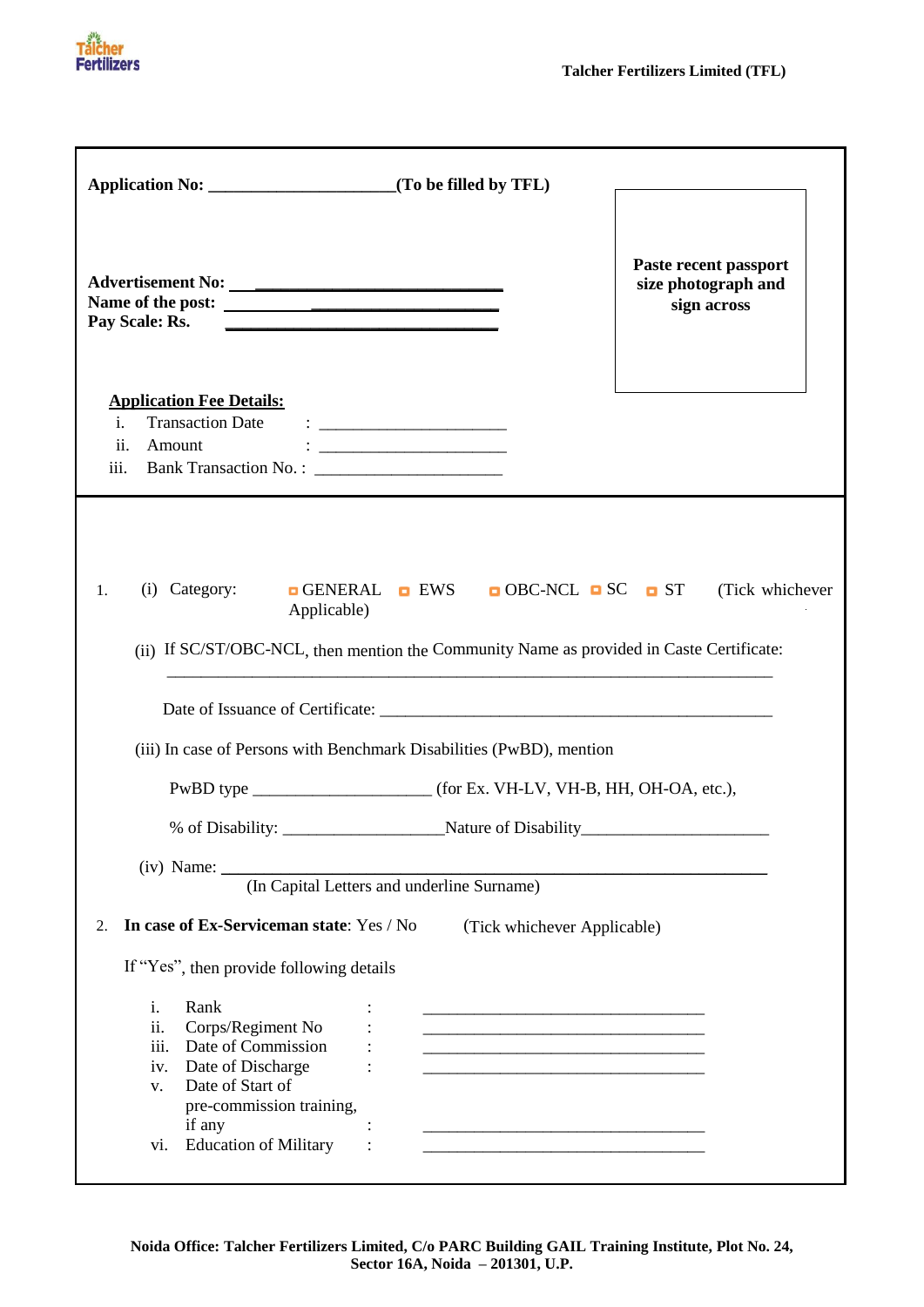| 3.   | (i)                            |                                                                        |                             |                                                                                                                                                                                                                                                                                                                                                                                                                               |                     |     |                    |                                                               |                                                                                                                       |
|------|--------------------------------|------------------------------------------------------------------------|-----------------------------|-------------------------------------------------------------------------------------------------------------------------------------------------------------------------------------------------------------------------------------------------------------------------------------------------------------------------------------------------------------------------------------------------------------------------------|---------------------|-----|--------------------|---------------------------------------------------------------|-----------------------------------------------------------------------------------------------------------------------|
|      | (ii)                           | Mobile No                                                              |                             | $\sim 100$                                                                                                                                                                                                                                                                                                                                                                                                                    |                     |     |                    |                                                               |                                                                                                                       |
|      | (iii)                          | Alternate Mobile No.                                                   |                             |                                                                                                                                                                                                                                                                                                                                                                                                                               |                     |     |                    |                                                               |                                                                                                                       |
|      | (iv)                           | <b>Permanent Address:</b>                                              |                             |                                                                                                                                                                                                                                                                                                                                                                                                                               |                     |     |                    |                                                               |                                                                                                                       |
|      | (v)                            | Hometown                                                               |                             | $\sim 100$                                                                                                                                                                                                                                                                                                                                                                                                                    |                     |     |                    |                                                               |                                                                                                                       |
| 4.   | (i)                            | Date of Birth                                                          |                             | $\sim$                                                                                                                                                                                                                                                                                                                                                                                                                        |                     |     |                    |                                                               |                                                                                                                       |
|      | (ii)                           |                                                                        |                             |                                                                                                                                                                                                                                                                                                                                                                                                                               |                     |     |                    |                                                               |                                                                                                                       |
|      | (iii)                          |                                                                        |                             |                                                                                                                                                                                                                                                                                                                                                                                                                               |                     |     |                    |                                                               | State to which you originally belong:                                                                                 |
|      | (iv)                           | Nationality                                                            |                             | $\sim 10$                                                                                                                                                                                                                                                                                                                                                                                                                     |                     |     |                    |                                                               | <u> 1989 - Johann Harry Harry Harry Harry Harry Harry Harry Harry Harry Harry Harry Harry Harry Harry Harry Harry</u> |
|      | (v)                            | Religion                                                               | $\sim$ $\sim$ $\sim$ $\sim$ |                                                                                                                                                                                                                                                                                                                                                                                                                               |                     |     |                    |                                                               | <u> 1989 - Johann Barn, mars an t-Amerikaansk komponister (* 1908)</u>                                                |
| 5.   | (i)                            | Sex                                                                    |                             | $\mathcal{I}^{\mathcal{I}^{\mathcal{I}^{\mathcal{I}^{\mathcal{I}^{\mathcal{I}^{\mathcal{I}^{\mathcal{I}^{\mathcal{I}^{\mathcal{I}^{\mathcal{I}^{\mathcal{I}^{\mathcal{I}^{\mathcal{I}^{\mathcal{I}^{\mathcal{I}^{\mathcal{I}^{\mathcal{I}^{\mathcal{I}^{\mathcal{I}^{\mathcal{I}^{\mathcal{I}^{\mathcal{I}^{\mathcal{I}^{\mathcal{I}^{\mathcal{I}^{\mathcal{I}^{\mathcal{I}^{\mathcal{I}^{\mathcal{I}^{\mathcal{I}^{\mathcal$ | $\blacksquare$ Male |     |                    | <b>Example (Tick whichever Applicable)</b>                    |                                                                                                                       |
|      | (ii)                           | Marital status :                                                       |                             |                                                                                                                                                                                                                                                                                                                                                                                                                               | $\Box$ Single       |     |                    | <b>Married</b><br><b>Divorcee</b> (Tick whichever Applicable) | <b>Nidowed</b>                                                                                                        |
| (iv) |                                | Details of dependents (if any):                                        |                             |                                                                                                                                                                                                                                                                                                                                                                                                                               |                     |     |                    |                                                               |                                                                                                                       |
|      | Sl No.                         | <b>Name</b>                                                            |                             |                                                                                                                                                                                                                                                                                                                                                                                                                               |                     | Age | <b>Sex</b>         | Relationship                                                  | <b>Remarks</b>                                                                                                        |
|      | $\mathbf{1}$<br>$\overline{2}$ |                                                                        |                             |                                                                                                                                                                                                                                                                                                                                                                                                                               |                     |     |                    |                                                               |                                                                                                                       |
|      | 3<br>$\overline{4}$            |                                                                        |                             |                                                                                                                                                                                                                                                                                                                                                                                                                               |                     |     |                    |                                                               |                                                                                                                       |
|      | 5                              |                                                                        |                             |                                                                                                                                                                                                                                                                                                                                                                                                                               |                     |     |                    |                                                               |                                                                                                                       |
| (v)  |                                | If Married, Is Your spouse employed?<br>If Yes, give details as under: |                             |                                                                                                                                                                                                                                                                                                                                                                                                                               |                     |     | $\blacksquare$ Yes | $\blacksquare$ No<br>(Tick whichever Applicable)              |                                                                                                                       |
|      | $\bullet$                      | Name of the Organization :                                             |                             |                                                                                                                                                                                                                                                                                                                                                                                                                               |                     |     |                    |                                                               |                                                                                                                       |
|      |                                | <b>Present Designation</b>                                             |                             |                                                                                                                                                                                                                                                                                                                                                                                                                               |                     |     |                    |                                                               |                                                                                                                       |
|      |                                | Present place of posting                                               |                             |                                                                                                                                                                                                                                                                                                                                                                                                                               |                     |     |                    |                                                               |                                                                                                                       |
|      |                                |                                                                        |                             |                                                                                                                                                                                                                                                                                                                                                                                                                               |                     |     |                    |                                                               |                                                                                                                       |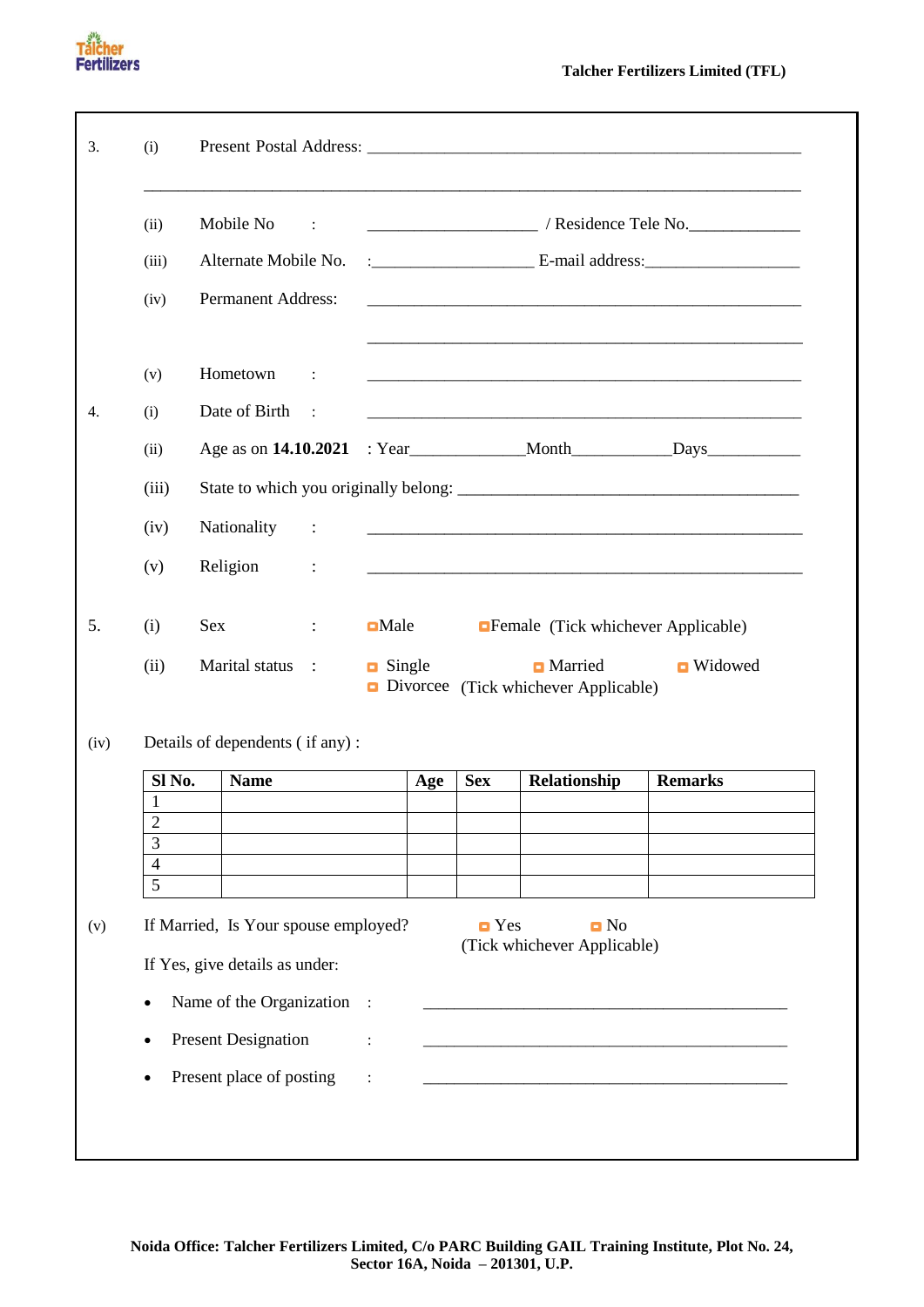

#### **ACADEMIC & PROFESSIONAL QUALIFICATION**

6. Details of Academic & Professional Qualifications (Matriculation onwards). Also mention details of statutory qualifications, if any, required for the post.

| <b>Examinati</b><br>$\mathbf{on}/$<br><b>Degree</b><br><b>Passed</b> | School/<br>College /<br>Instituti<br>on<br><b>Name</b> | Year<br>of<br>Joinin<br>g | Year<br>of<br>passin<br>g | <b>Board</b> /<br><b>Universi</b><br>ty | Class /<br><b>Divisio</b><br>$\mathbf n$<br>obtain<br>ed | $%$ of<br>marks<br>obtain<br>ed | <b>Main</b><br><b>Subject</b><br>Studied /<br>Branch /<br><b>Specializa</b><br>tion | <b>Full Time/</b><br>Part time/<br>Corresponde<br>nce |
|----------------------------------------------------------------------|--------------------------------------------------------|---------------------------|---------------------------|-----------------------------------------|----------------------------------------------------------|---------------------------------|-------------------------------------------------------------------------------------|-------------------------------------------------------|
|                                                                      |                                                        |                           |                           |                                         |                                                          |                                 |                                                                                     |                                                       |
|                                                                      |                                                        |                           |                           |                                         |                                                          |                                 |                                                                                     |                                                       |
|                                                                      |                                                        |                           |                           |                                         |                                                          |                                 |                                                                                     |                                                       |
|                                                                      |                                                        |                           |                           |                                         |                                                          |                                 |                                                                                     |                                                       |
|                                                                      |                                                        |                           |                           |                                         |                                                          |                                 |                                                                                     |                                                       |

### 7. **Details of Membership of Professional Bodies / Institutes / Associations, Certification(s) if any**

| <b>Status of</b><br><b>Membership/Name</b><br>of Certification | <b>Institution</b> /<br>Association /<br><b>Certifying Body</b> | Year of<br><b>Enrolment &amp;</b><br><b>Enrolment</b><br><b>Number/Validity</b><br>of Certification | Whether<br>recognized by<br>Govt. of India as<br>equivalent to<br>Degree etc | <b>Whether awarded</b><br>/ obtained after<br>passing prescribed<br>Exam |
|----------------------------------------------------------------|-----------------------------------------------------------------|-----------------------------------------------------------------------------------------------------|------------------------------------------------------------------------------|--------------------------------------------------------------------------|
|                                                                |                                                                 |                                                                                                     |                                                                              |                                                                          |
|                                                                |                                                                 |                                                                                                     |                                                                              |                                                                          |
|                                                                |                                                                 |                                                                                                     |                                                                              |                                                                          |

### 8. **Proficiency in Languages:**

|                        | Language | <b>Can Read</b><br>$\blacksquare$ Tick if<br>applicable | <b>Can Write</b><br>$\blacksquare$ Tick if<br>applicable | <b>Can Speak</b><br>$\blacksquare$ Tick if applicable |
|------------------------|----------|---------------------------------------------------------|----------------------------------------------------------|-------------------------------------------------------|
| <b>Mother Tongue</b>   |          |                                                         |                                                          |                                                       |
| <b>Other Languages</b> |          |                                                         |                                                          |                                                       |
|                        |          |                                                         |                                                          |                                                       |
|                        |          |                                                         |                                                          |                                                       |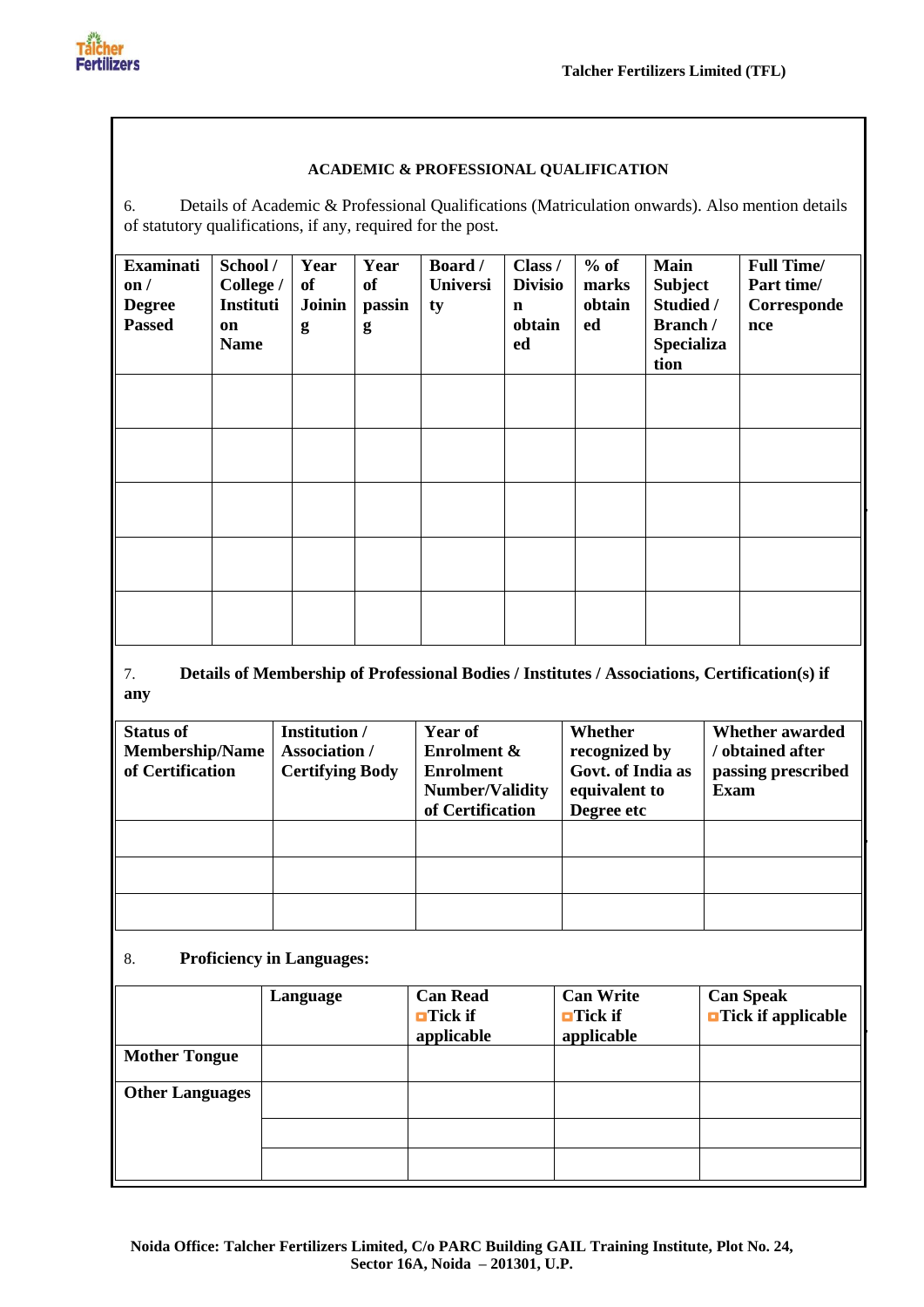

|                                                                    |                                |                               |                 |     | <b>Particulars of Experience</b>                             |                            |                                                    |                                                                                                      |                                  |  |
|--------------------------------------------------------------------|--------------------------------|-------------------------------|-----------------|-----|--------------------------------------------------------------|----------------------------|----------------------------------------------------|------------------------------------------------------------------------------------------------------|----------------------------------|--|
| 9.                                                                 |                                |                               |                 |     |                                                              |                            |                                                    |                                                                                                      |                                  |  |
| 10.                                                                | organization with dates        |                               |                 |     |                                                              |                            |                                                    | Details of experience starting from present. Please give details of different positions held in each |                                  |  |
| Employer's<br>Name &<br>complete<br>address (start<br>from present | Period of<br><b>Employment</b> |                               | <b>Duration</b> |     | Last<br><b>Design</b><br>ation<br>$\pmb{\&}$<br><b>Place</b> | <b>CTC</b><br>(In<br>Lacs) | <b>Exact</b><br>nature of<br>duties /<br>functions | <b>If Private</b><br>Organizati<br>on, provide<br><b>Annual</b>                                      | <b>Reaso</b><br>n for<br>leaving |  |
| employer)                                                          | From<br><b>Date</b>            | T <sub>o</sub><br><b>Date</b> | Year            | Mon | of<br><b>Posting</b>                                         |                            |                                                    | <b>Turnover</b><br>figures of<br>last FY/<br><b>Listing</b><br><b>Details</b>                        |                                  |  |
|                                                                    |                                |                               |                 |     |                                                              |                            |                                                    |                                                                                                      |                                  |  |
|                                                                    |                                |                               |                 |     |                                                              |                            |                                                    |                                                                                                      |                                  |  |
|                                                                    |                                |                               |                 |     |                                                              |                            |                                                    |                                                                                                      |                                  |  |
|                                                                    |                                |                               |                 |     |                                                              |                            |                                                    |                                                                                                      |                                  |  |
|                                                                    |                                |                               |                 |     |                                                              |                            |                                                    |                                                                                                      |                                  |  |
|                                                                    |                                |                               |                 |     |                                                              |                            |                                                    |                                                                                                      |                                  |  |
|                                                                    |                                |                               |                 |     |                                                              |                            |                                                    |                                                                                                      |                                  |  |
|                                                                    |                                |                               |                 |     |                                                              |                            |                                                    |                                                                                                      |                                  |  |
|                                                                    |                                |                               |                 |     |                                                              |                            |                                                    |                                                                                                      |                                  |  |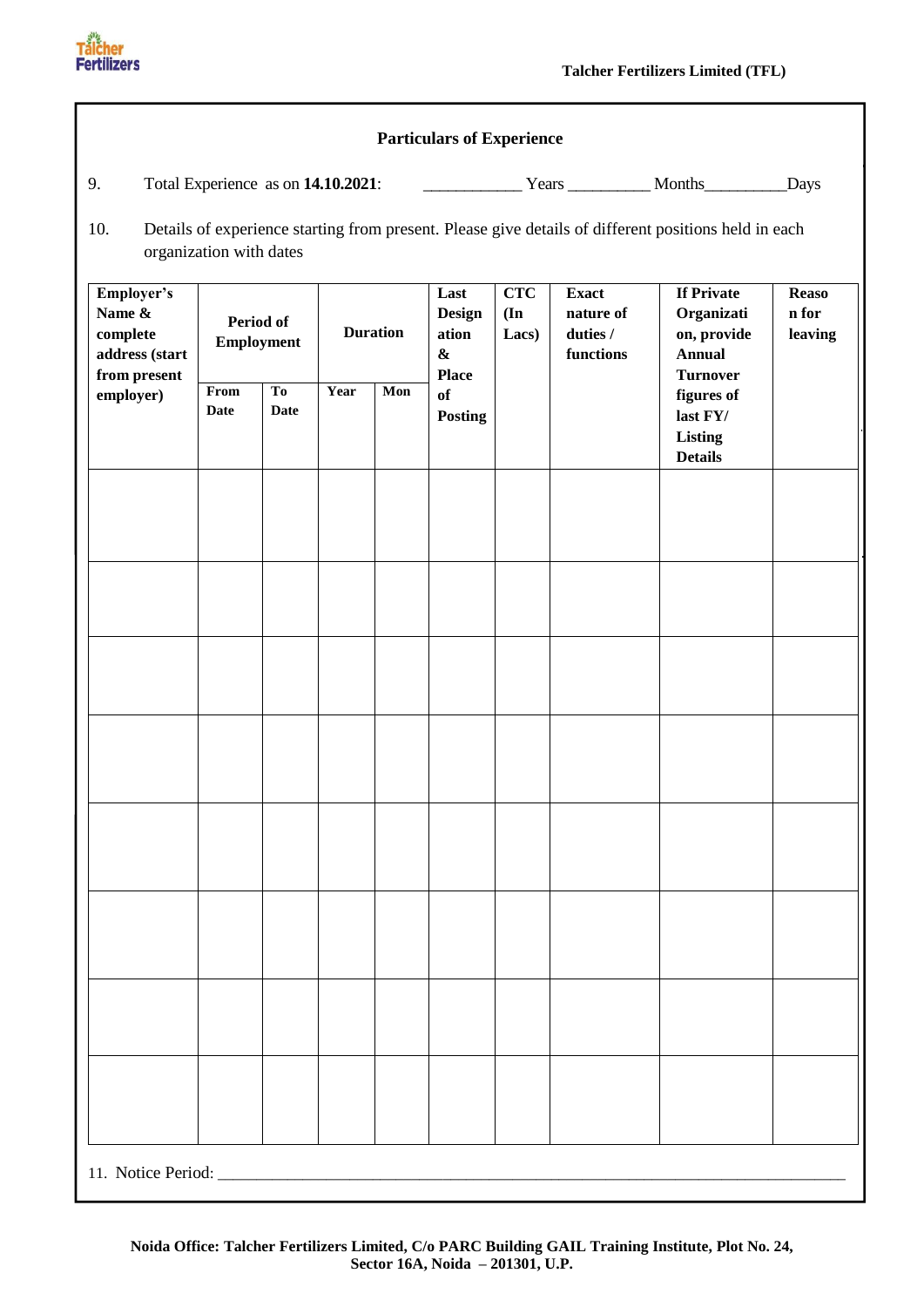

12. Have you ever been arrested in a criminal case or convicted, fined or imprisoned for violation of any law (excluding minor traffic violation) or is any disciplinary / vigilance case pending / ever instituted against you or have you been barred / disqualified by a Public Service Commission / University or any other educational authority from appearing in its examinations.  $\Box$  Yes  $\Box$  No

(Tick whichever Applicable)

If 'Yes', give details:

13. Are you related to any of the Directors of TFL? Is any of your relatives employed in TFL?  $\blacksquare$  Yes  $\blacksquare$  No (Tick wherever Applicable)

If 'Yes', give the following details:

| <b>Name</b> |                         | <b>Designation</b> | <b>Place of Posting</b>                                                                                                                                                                                                                               | Relationship |
|-------------|-------------------------|--------------------|-------------------------------------------------------------------------------------------------------------------------------------------------------------------------------------------------------------------------------------------------------|--------------|
|             |                         |                    |                                                                                                                                                                                                                                                       |              |
|             |                         |                    |                                                                                                                                                                                                                                                       |              |
|             |                         |                    |                                                                                                                                                                                                                                                       |              |
|             |                         |                    |                                                                                                                                                                                                                                                       |              |
| 14.         |                         |                    |                                                                                                                                                                                                                                                       |              |
| 15.         |                         |                    | Details of Research Works, Books / Papers published / Major Professional / Personal                                                                                                                                                                   |              |
|             | accomplishments, if any |                    |                                                                                                                                                                                                                                                       |              |
|             |                         |                    | $(i)$ and $(i)$ and $(i)$ and $(i)$ and $(i)$ and $(i)$ and $(i)$ and $(i)$ and $(i)$ and $(i)$ and $(i)$ and $(i)$ and $(i)$ and $(i)$ and $(i)$ and $(i)$ and $(i)$ and $(i)$ and $(i)$ and $(i)$ and $(i)$ and $(i)$ and $(i)$ and $(i)$ and $(i)$ |              |
|             |                         |                    | (ii)                                                                                                                                                                                                                                                  |              |
|             |                         |                    |                                                                                                                                                                                                                                                       |              |
|             |                         |                    |                                                                                                                                                                                                                                                       |              |
|             |                         | (iv)               |                                                                                                                                                                                                                                                       |              |
|             |                         |                    |                                                                                                                                                                                                                                                       |              |

16. References: (These persons should be residents of India and holder of responsible positions and they should be intimately acquainted with your character and work but must not be relatives)

| <b>Name</b> | Address, Contact No. & Email Id | <b>Occupation &amp; Designation</b> |
|-------------|---------------------------------|-------------------------------------|
|             |                                 |                                     |
|             |                                 |                                     |
|             |                                 |                                     |
|             |                                 |                                     |
|             |                                 |                                     |
|             |                                 |                                     |

17. Any other relevant details / information not covered above, that you may wish to furnish:

\_\_\_\_\_\_\_\_\_\_\_\_\_\_\_\_\_\_\_\_\_\_\_\_\_\_\_\_\_\_\_\_\_\_\_\_\_\_\_\_\_\_\_\_\_\_\_\_\_\_\_\_\_\_\_\_\_\_\_\_\_\_\_\_\_\_\_\_\_\_\_\_\_\_\_\_\_\_\_\_\_\_\_\_\_

\_\_\_\_\_\_\_\_\_\_\_\_\_\_\_\_\_\_\_\_\_\_\_\_\_\_\_\_\_\_\_\_\_\_\_\_\_\_\_\_\_\_\_\_\_\_\_\_\_\_\_\_\_\_\_\_\_\_\_\_\_\_\_\_\_\_\_\_\_\_\_\_\_\_\_\_\_\_\_\_\_\_\_\_\_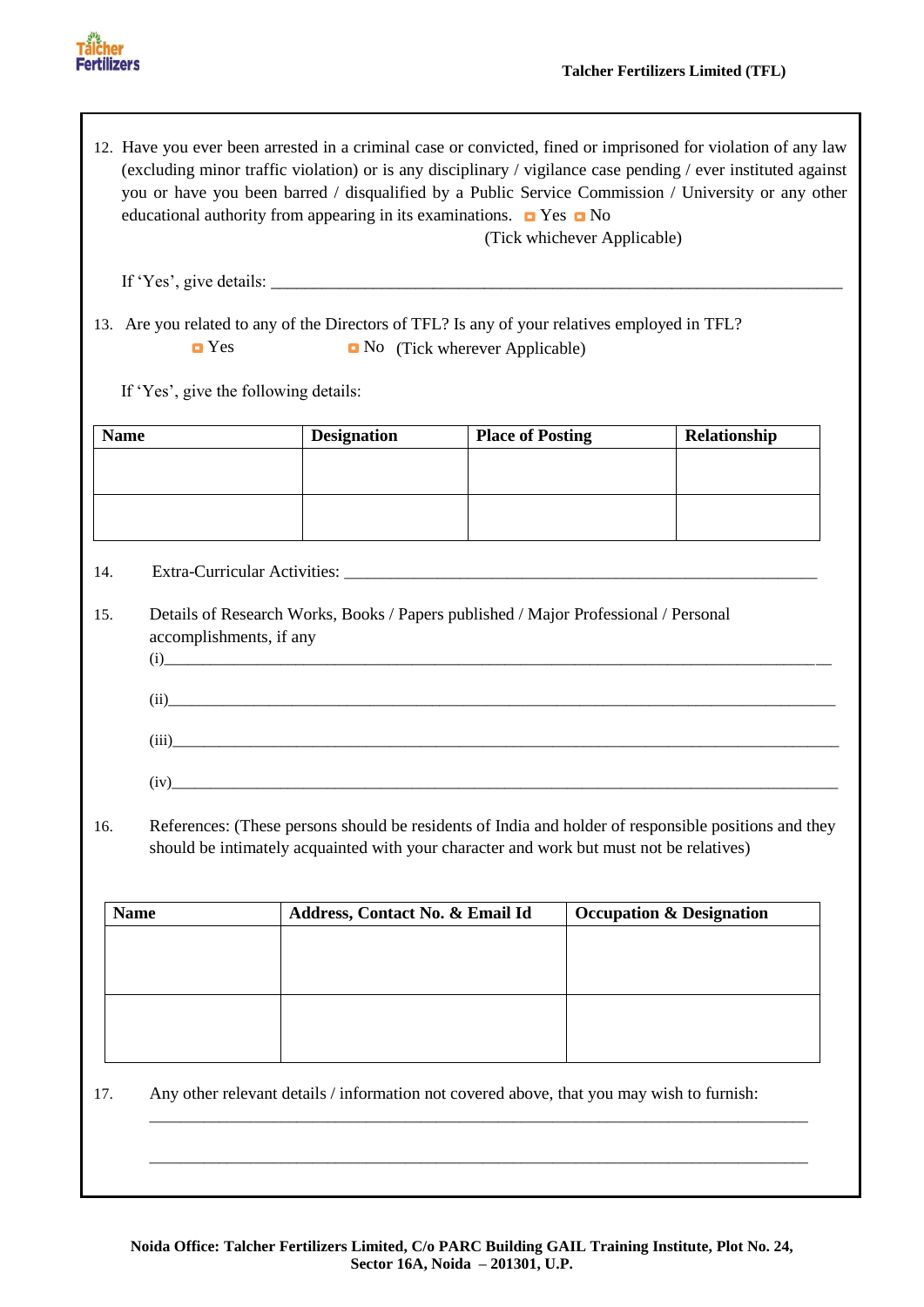



**18.** List of documents which are to be enclosed in the following sequence:-

#### (**Kindly Tick against respective documents being attached & self-attest all attachments**)

- a) Proof of Payment of Application fees (Print of Transaction slip / screenshot of successful transaction)
- b) Caste Certificate, if any & Caste Validity Certificate, if any
- c) EWS Certificate
- d) PwBD Certificate, if any
- e) Ex-Serviceman Certificate, if any
- f) ID Proof (i.e. Aadhar Card/Pan Card/Passport/Driving License/etc.)
- g) Date of Birth Certificate (Matriculation Certificate, Matriculation Mark sheet, Matriculation Admit Card , School Leaving Certificate)
- h) Documents pertaining to Educational Qualification  $10<sup>th</sup>$  Passing Certificate,  $10<sup>th</sup>$  Mark Sheet,  $12<sup>th</sup>$  Passing Certificate,  $12<sup>th</sup>$  Mark Sheet, Diploma passing Certificate, if any, Diploma Mark sheet, if any, Graduation Passing Certificate, Graduation Mark sheet, Post-Graduation Passing Certificate, Post-Graduation mark Sheet. In case Marks awarded is in CGPA/OGPA/ GPA/CPI, **proof of Conversion of Grades to Percentage must be enclosed along with relevant Mark sheet**.
- i) Associate Membership Certificate of ICAI/ICMAI along with Articleship completion certificate
- j) In case of MBA, Certificate of specialization (in relevant discipline).
- k) In case of Relevant Experience :
	- i. Appointment Letter/Letter(s)
	- ii. Service Certificate(s)
	- iii. Joining / Promotion Letter (s)
	- iv. Relieving Certificate(s)
	- v. First  $& Last month pay slip(s)$
	- vi. Company ID Proof(of current Organization)
	- vii. Clear & definite Proof of having relevant Job Role in the organization(s)
- l) Documents pertaining to proof of working in reputed Organizations
	- i. Copy of Annual Report (in case document runs into numerous pages, attach first and relevant page wherein annual turn over details are mentioned in Rupees) OR any document certified by the Competent Authority of the company were in financial details of the company are provided. In case of MNC, Turnover details of Indian Subsidiary to be mentioned
	- ii. Documents pertaining to listing of the company in NSE/BSE (Gr-A  $&$  Gr-B)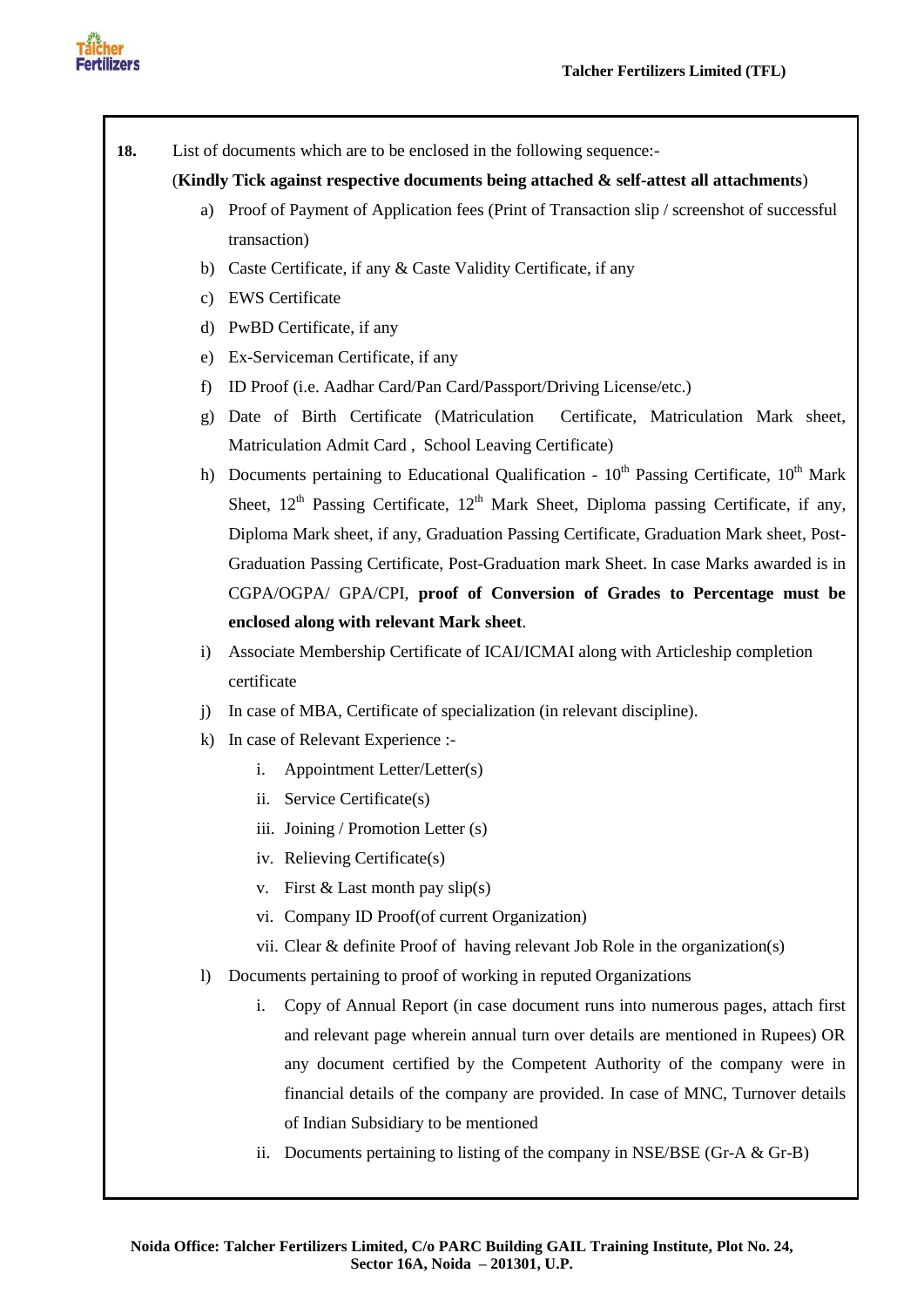

| I certify that                                                                                                                                                                                                                                                                                                                                                                                                                                                                   |                                                                                                                                                                                                                |
|----------------------------------------------------------------------------------------------------------------------------------------------------------------------------------------------------------------------------------------------------------------------------------------------------------------------------------------------------------------------------------------------------------------------------------------------------------------------------------|----------------------------------------------------------------------------------------------------------------------------------------------------------------------------------------------------------------|
| œ.                                                                                                                                                                                                                                                                                                                                                                                                                                                                               | The information /declarations given above are true to the best of my knowledge and belief.                                                                                                                     |
| o.<br>If selected, I will not bring any influence for any matters related to<br>employment in TFL<br>(To be compulsorily ticked)                                                                                                                                                                                                                                                                                                                                                 |                                                                                                                                                                                                                |
| Note:-                                                                                                                                                                                                                                                                                                                                                                                                                                                                           |                                                                                                                                                                                                                |
| in Talcher Fertilizers Limited(TFL).                                                                                                                                                                                                                                                                                                                                                                                                                                             | 1. Furnishing of false information or suppression of any factual information in the application<br>form would be a disqualification and is likely to render the candidate unfit for employment                 |
| his/her services would be liable to be terminated.                                                                                                                                                                                                                                                                                                                                                                                                                               | 2. If the fact of any false information having been furnished or that of suppression of any factual<br>information in the application form comes to notice at any time during the service of a person,         |
| Date:<br>Place:                                                                                                                                                                                                                                                                                                                                                                                                                                                                  | (Signature of Applicant)                                                                                                                                                                                       |
|                                                                                                                                                                                                                                                                                                                                                                                                                                                                                  | <b>FOR OFFICIAL USE ONLY</b>                                                                                                                                                                                   |
| been produced for verification.                                                                                                                                                                                                                                                                                                                                                                                                                                                  | The entries and documents regarding age, qualifications, experience etc. made above have been verified<br>by me with the originals and found correct. The following Degrees/Certificates/Testimonials have not |
|                                                                                                                                                                                                                                                                                                                                                                                                                                                                                  |                                                                                                                                                                                                                |
| 2.                                                                                                                                                                                                                                                                                                                                                                                                                                                                               | 2.                                                                                                                                                                                                             |
| $\begin{array}{c}\n3.\n\end{array}$                                                                                                                                                                                                                                                                                                                                                                                                                                              | $\begin{array}{c}\n3.\n\end{array}$                                                                                                                                                                            |
| $\begin{tabular}{c} 4. & \begin{tabular}{@{}c@{}} \multicolumn{3}{c}{} \multicolumn{3}{c}{} \multicolumn{3}{c}{} \multicolumn{3}{c}{} \multicolumn{3}{c}{} \multicolumn{3}{c}{} \multicolumn{3}{c}{} \multicolumn{3}{c}{} \multicolumn{3}{c}{} \multicolumn{3}{c}{} \multicolumn{3}{c}{} \multicolumn{3}{c}{} \multicolumn{3}{c}{} \multicolumn{3}{c}{} \multicolumn{3}{c}{} \multicolumn{3}{c}{} \multicolumn{3}{c}{} \multicolumn{3}{c}{} \multicolumn{3}{c}{} \multicolumn{3$ |                                                                                                                                                                                                                |
| $\begin{array}{c}\n5.\n\end{array}$                                                                                                                                                                                                                                                                                                                                                                                                                                              |                                                                                                                                                                                                                |
| <b>Signature of Representative of HR Dept.</b>                                                                                                                                                                                                                                                                                                                                                                                                                                   | <b>Signature of Representative of Domain Dept.</b>                                                                                                                                                             |